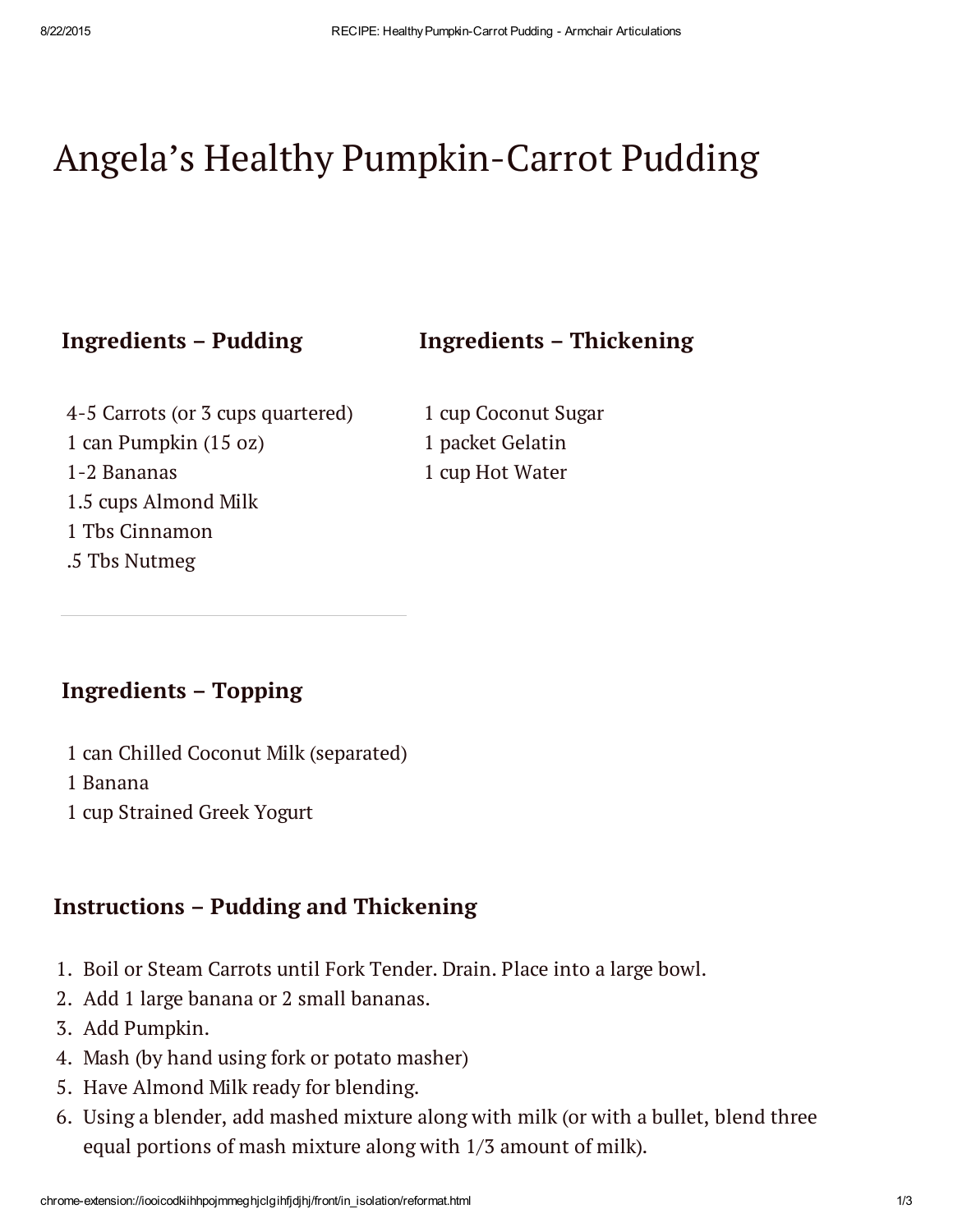- 7. Using a hand mixture or blender, bring to a puree.
- 8. Boil water for Thickening
- 9. In separate bowl, combine Gelatin and Coconut sugar dry.
- 10. Add cup of boiling water, whisking as you add water until sugar and gelatin dissolve.
- 11. Add thickening liquid to pudding and use low mixer speed for one or two minutes until completely mixed.
- 12. Pour pudding into shallow container and chill 2 hours or more.

# Instructions – Topping

- 1. Refrigerate overnight, one can of Coconut Milk. This separates the milk from the water, creating a thick and creamy base for your topping.
- 2. Strain 1-2 cups of Greek Yogurt, thus [separating](https://en.wikipedia.org/wiki/Strained_yogurt) the liquid whey $^{\left[ 1\right] }$  and creating an additional creamy base – almost like a cream cheese texture.
- 3. Peel a banana.
- 4. Mix on low speed until smooth
- 5. Chill for two hours.

## Shopping List – Brands I Use

Almond Milk (any brand) – Unsweetened Vanilla

Coconut Sugar – Madhava (Organic) Found almost anywhere, including Walmart. Knox Gelatin Envelope (available everywhere, see baking aisle near Jello products) Thai Kitchen Coconut Milk (not lite) – (available almost anywhere, see Oriental Foods aisle)

Oikos Greek Yogurt – Plain